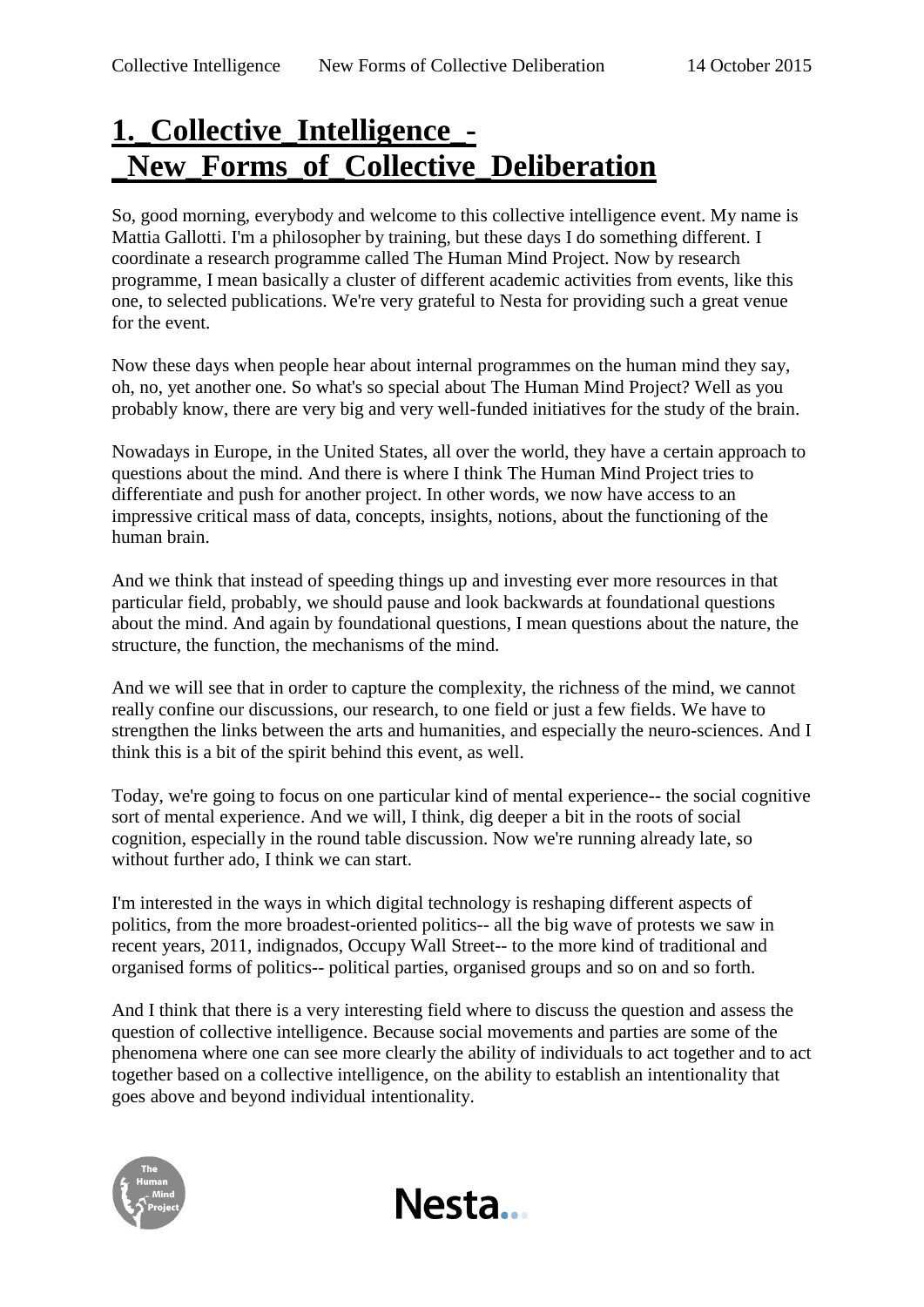One of the key aspects in the construction of this intentionality, what is collective intentionality, is decision making, and more specifically, deliberation. So deliberation has to be defined as the process by means of which decisions are made. So deliberation is associated with a certain type of democracy but is also a mutual term, a term used to describe the process by means to which we decide.

We decide where to go out for coffee or where to go partying. We decide what kind of slogan we use or what kind of protests we do, which day we will go out for a protest. And social movements are, and new parties are, at the [? rain ?] where these processes go on all the time. There are places where there are a lot of meetings, often too many meetings, too long of meetings.

A Spanish friend of mine called assemblies, such as those ones in the squares, iron ass democracy. Because you need to have an iron bottom to actually stand all those very long discussions. And what is interesting there is, how social media and internet and various applications are changing the game, how they're reshaping the ways in which people deliberate, how they are restructuring the process of decision making.

In order to understand that, I need to give you a little bit of theory. Because I think that it is important to have different analytical categories to understand where we are. I mean, when we talk about deliberation [? that a ?] democracy, there are mainly two types, two models there.

One is the so-called the deliberative or participatory direct democracy. That is, it is all about the process. It is all about the procedure. It is all about the quality of the decision. It is about consensus. It involves a suspicion of majority rule. We should involve as many people as possible. We shouldn't make anybody unhappy with the decision.

And the other model is more plebiscitory democracy. Referendum, for example, that's the extreme example-- yes or no, 0 or 1? It really maps onto the kind of binary code of computers, right? [? Athens ?] as in Greece, you want to vote no to the troika or yes to the troika? You want to get out of Europe or stay in Europe.

So the difference there is glaring, in that, it is not a participatory process. It is not a kind of consensus process. It is not a qualitative process. It is more of a quantitative process. That is, let's get as many people involved as possible-- we're talking about millions of people rather than thousands-- and let's get them to vote on an extremely punctual, extremely specific issue, where the options are reduced to two-- yes or no.

When we are exploring these models of democracy, we have different principles and criteria we need to take into account. I mean one is the efficiency and one is the legitimacy of decision making. Efficiency is how rapidly and how clearly and how strongly can you make a decision?

Usually the person, the leader, the personified leader in the individual is the best equipped to take an efficient decision. Because a person can take a decision in a second. And if the power is so concentrated, say in the personal dictator, the decision will have an incredible strength.



Nesta...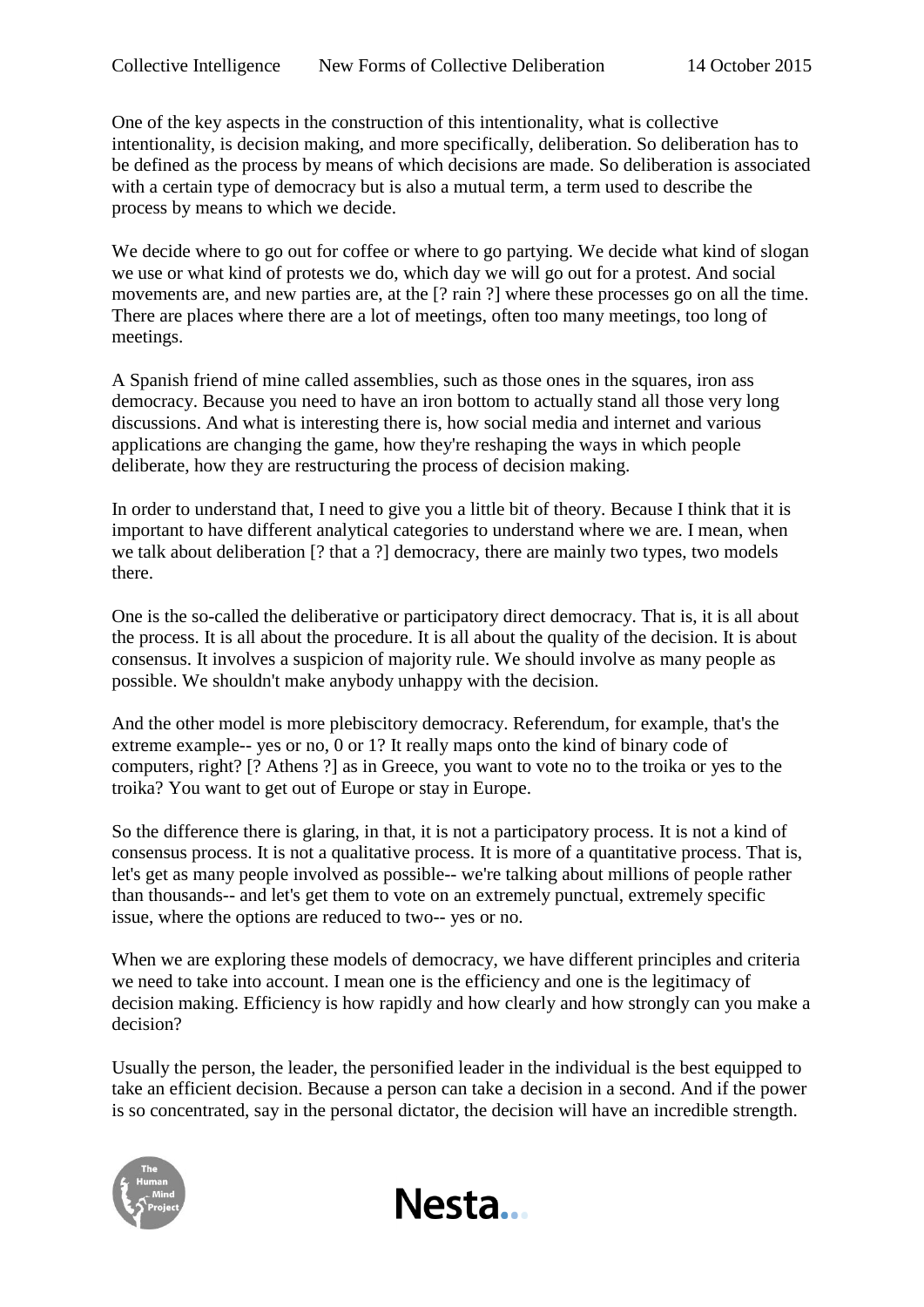But this might not be legitimate, which is the other criteria. In order for a decision to be legitimate, instead, it needs to be recognised as something that has a kind of popular support, popular backing, a decision that has taken into account the ideas of several people.

And as you can see, these two principles are competing. It is difficult to have a decision that is very efficient and very legitimate. For example, the assemblies of 2011, they were criticised among others by [NON-ENGLISH] a figure of Podemos as being extremely democratic because people could participate a lot, could speak a lot, but extremely inefficient. Because sometimes it took days to make a decision. A decision such as, should we relinquished the camp, or not? So then there is competition between these two principles.

Another criteria is the position between extension, extent-- sorry about extension there- extent and intensity. This is the two competing logics. That is, on the one hand, you can have decisions that are, at a very large extent, I mean they encompass a great number of people, a referendum. [? All ?] in Greece. Millions of people mobilised, but the quality of decision making is very limited, is two options, yes or no, 0 1, binary code.

At the opposite end, you have intensity of participation, that is, people who are actually able to qualitatively influence discussions, to qualitatively influence the content of a decision. That is, establish the topics that are going to be discussed, establish the content of the topics, for example, a policy.

First, deciding that this policy, a, is important. Secondly, establishing that this policy should go in this direction. And then in turn, that it should be implemented in this way. So these are all criteria that are important to take into account to kind of map out the field of collective deliberation and collective deliberation online.

So when we are trying to look at practical examples of that-- I mean, at the two opposite ends we have, as I said, as already kind of anticipated a bit, an assembly-- social movement assembly in public space. Say, for example, all the people in this room you measure your activities, your part of the social movements and you all decide together, let's go out and protest in Westminster.

And possibly all of you, in a six-hour discussion, or almost all of you, will have a chance to actually speak and say what you think. This type of democracy is very strong qualitatively because people can, almost all the people present can express their ideas and they can have a qualitative impact.

They don't just say yes or no. But they can actually say, hey, I think we should do it this way or I think that we should use this slogan. They can have actually an impact on the content of decision. But the number is very small.

At the opposite end, once again, the referendum-- millions of people, but just a very simple choice. So in a way, as you can see, these intensity and extents are, in a way, competing principles. It is impossible to have a decision that has a very high intensity and a very high extent. Or it is very difficult.

Nesta...

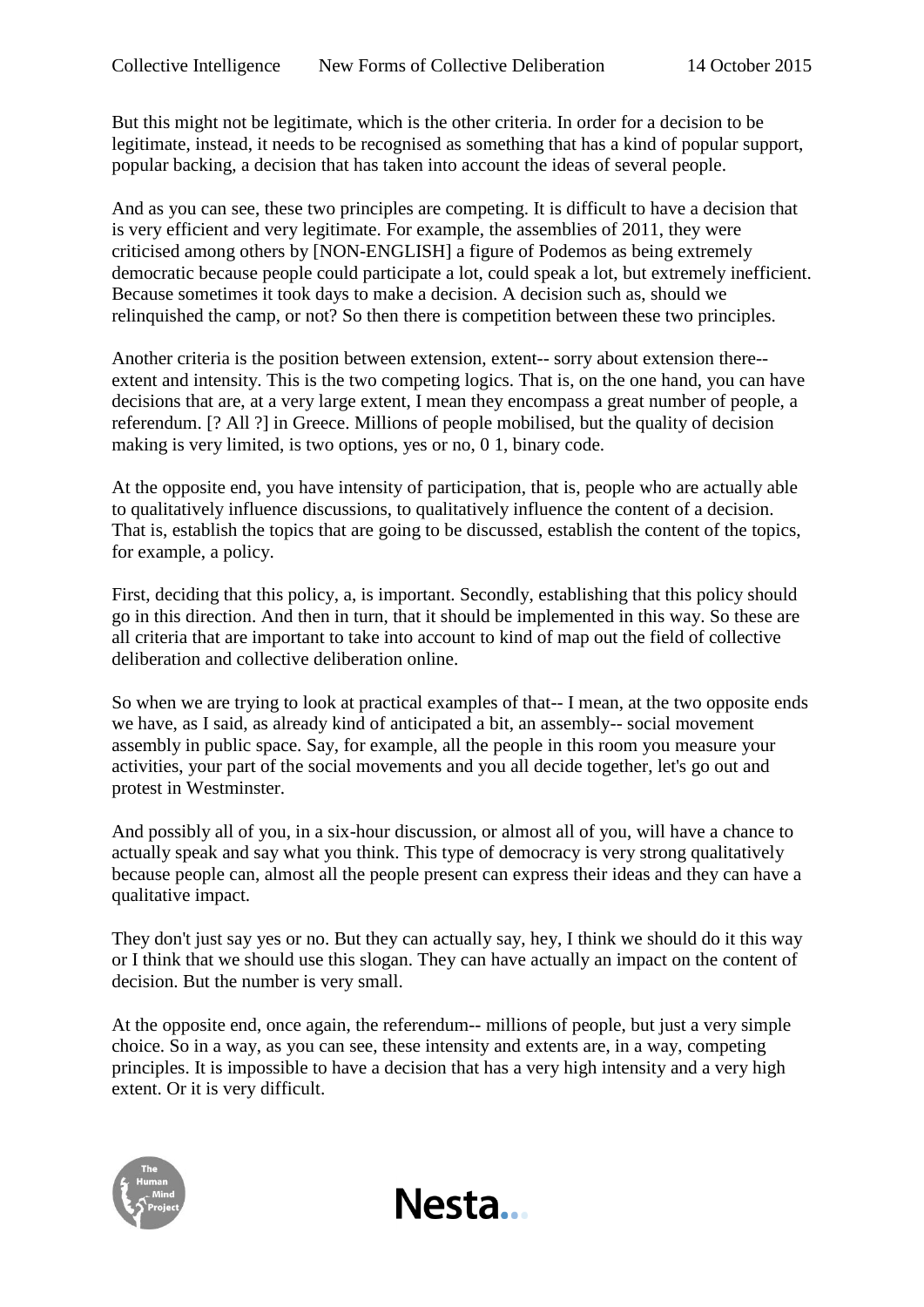If you have a bit of a systematisation of that-- again extension, I don't know why. Yesterday night I changed extent for extension. I'm sorry, Shakespeare, to do that to you but I couldn't help it.

So we can have four quadrants there. I mean we can have forms of deliberation where we have a low intensity and a low extent of participation. For example, mailing lists, general mailing lists where people write an email once a month. And also, the number of subscribers is quite small.

Then we go to other platforms that allow for a high extensional participation but quite low intensity of participation. Petition websites-- Avaaz, change.org, 38 degrees-- I mean, they do a great job in what they do. But actually, come on people, ordinary people. That is, people who are not launching petitions, we're not acting as organisers, say, have a very low degree of interaction. That is, the choice is basically, again, a binary choice. Which maps onto binary codes, 0 or 1, support or not support, sign or not sign, there's the choice.

Then we go down to the left, bottom quadrant where we have high intensity of participation and low extent of participation-- small online communities, Facebook groups, Mumble chats, spaces that are used, for example, internally within activist groups or parties, to make decisions. So there are few people involved, but there is a high intensity of participation. People can interact a lot and can make decisions almost as if they were in the same room.

And then finally, the bottom right quadrant is where we have something approaching an espousal of these two, a marriage of these two principles-- high intensity and high extent-- for example, large Facebook pages in which people are debating, which hundreds of thousands of people are debating, topped with Twitter hashtags that make it into trending topics where people are intensively participating, yet they have a kind of mass outreach, or systems of collective deliberation utilised by various movements and parties.

We see these kind of processes at play in many of the experiments launched by recent social movements and recent political parties. What we have there are two types of phenomena. We can categorise phenomena in two different buckets.

The first one is dedicated systems of online deliberation, of online discussion and decision making. That is, platforms that have been designed explicitly for the purpose of deliberation-- DemocracyOS, Loomio, liquid democracy-- in recent years is really impressive the intensity of experimentation and development in the area, development of new digital democratic platforms designed explicitly for decision making.

But then we also have a number of so-called non-dedicated platforms. That is, platforms that are kind of general purpose, yet are utilised informally as a platform of decision making- social media, Facebook, Twitter, and many others-- and the way in which the interactions and the volume and the quality of interactions online comes to act as a sort of means of a permanent consultation between political vanguards, political leadership groups, and their bases-- an internet crowd, so to speak.

I'll give you some examples of these. If we look at the first bucket, that's one of the clearest examples, the five star movement which launched it's platform called the system operative



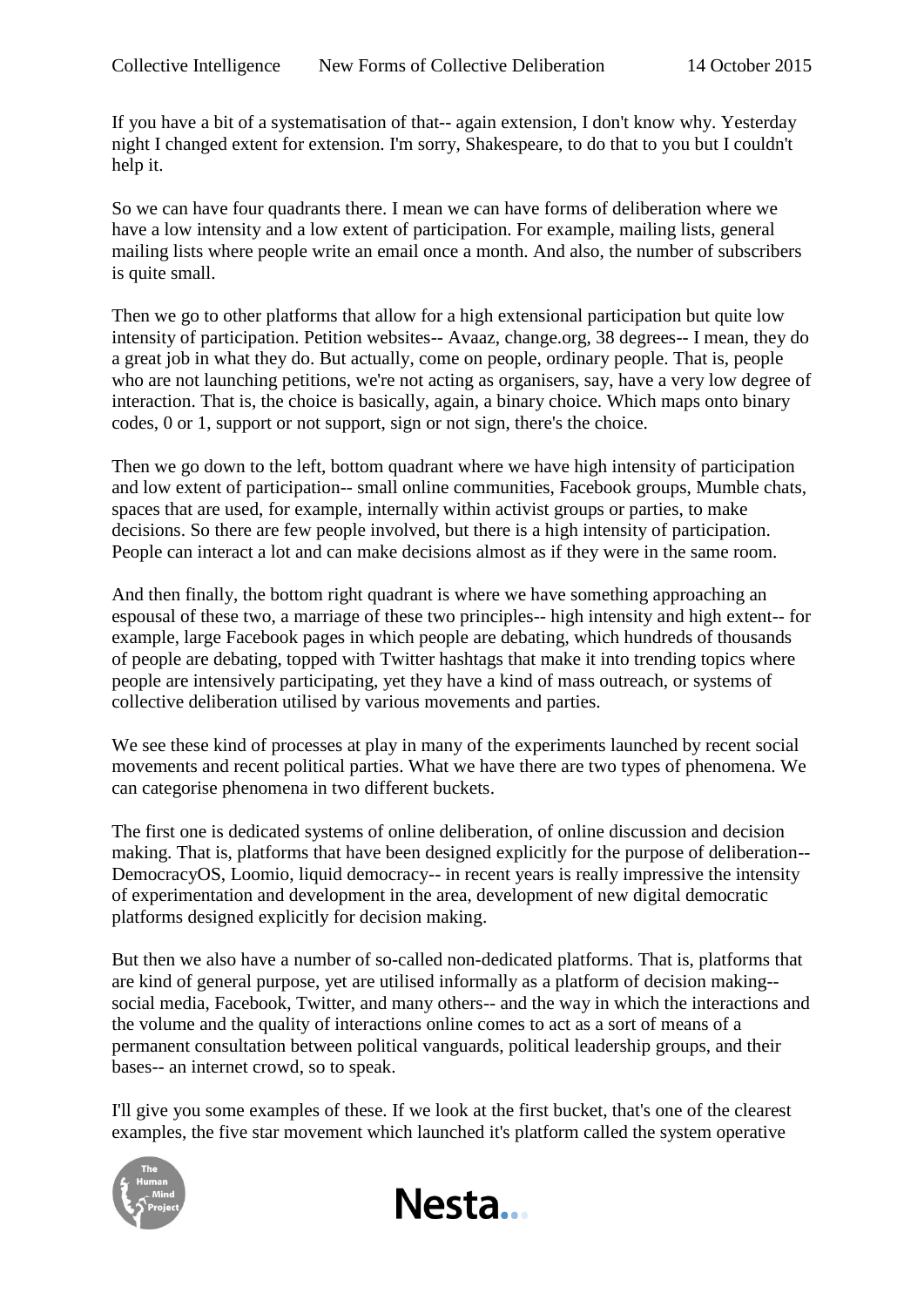cinque stelle-- five star operating system. It's not a Macintosh Operating System or a Microsoft. It's [INAUDIBLE] the [? party ?] operating system, where you have different areas where you can express your opinion on laws, on bills, on draughts.

Then you have an area with decisions. There's one to your right, where you can decide yes or no, candidate or no candidate. Am I going to support this or not support this?

Unfortunately, recently it has been utilised a bit as a digital guillotine by [? graylow ?] in a sense. Like, this guy didn't really respect the party rules. Should we kick him out or not? Out, out. It's good, [? nephews ?] of the Romans, Italians sometimes like to say yes, die, die.

And there is other things. I mean it is a system that encompasses-- less than 50,000 people are subscribed to this-- between 35,000 and 50,000. People have all these interactions available to them.

This, for example, is a screenshot of the internet primaries that were conducted back in 2013, no 2012 before the last national elections. This was the system in which candidates fielded in local constituencies were decided.

The funny thing was that some people were selected with just 100 votes. Because very few people actually-- it was 35,000 people who could participate in the system but locally, sometimes few people participated. So people ended up basically being fielded as a candidate and eventually becoming MP because just 100 people, or 120 people, said they should run. So which can be seen as a distortion of a democracy.

And this is a screen shot from the operative system where you see one of the consultations that they launch sometimes. So, for example, when there is a law being discussed in parliament when they want to know what the base thinks about the law and how the base thinks the party should vote on this law, they often launch consultations. Such as, which electoral system do you prefer?

It's a bit of a variation on the referendum formats, in the sense you have three options. It's a kind of trinary code instead of binary. It's not 0 or 1, but it is first past the post, and other systems that I won't go into.

Podemos, the party in Spain which is considered kind of like a successor, a spin-off of the indignados movement, have developed a system of decision making that is more sophisticated and more transparent than the one of the five star movement. What it integrates is more of an element of discussion through a Reddit platform, Plaza Podemos. They're using Reddit, a section of Reddit to discuss various issues.

Whereby, the issues that are considered by internet users on the page as the most important one, then are supposed to be discussed at higher level and be approved on a decision making platform. So what they do here, they use basically the system of recommendation, the vote up of reddit as a form of consultation to decide, what are the issues that the base really cares about? And what [? other ?] issues should be voted about?

Nesta...

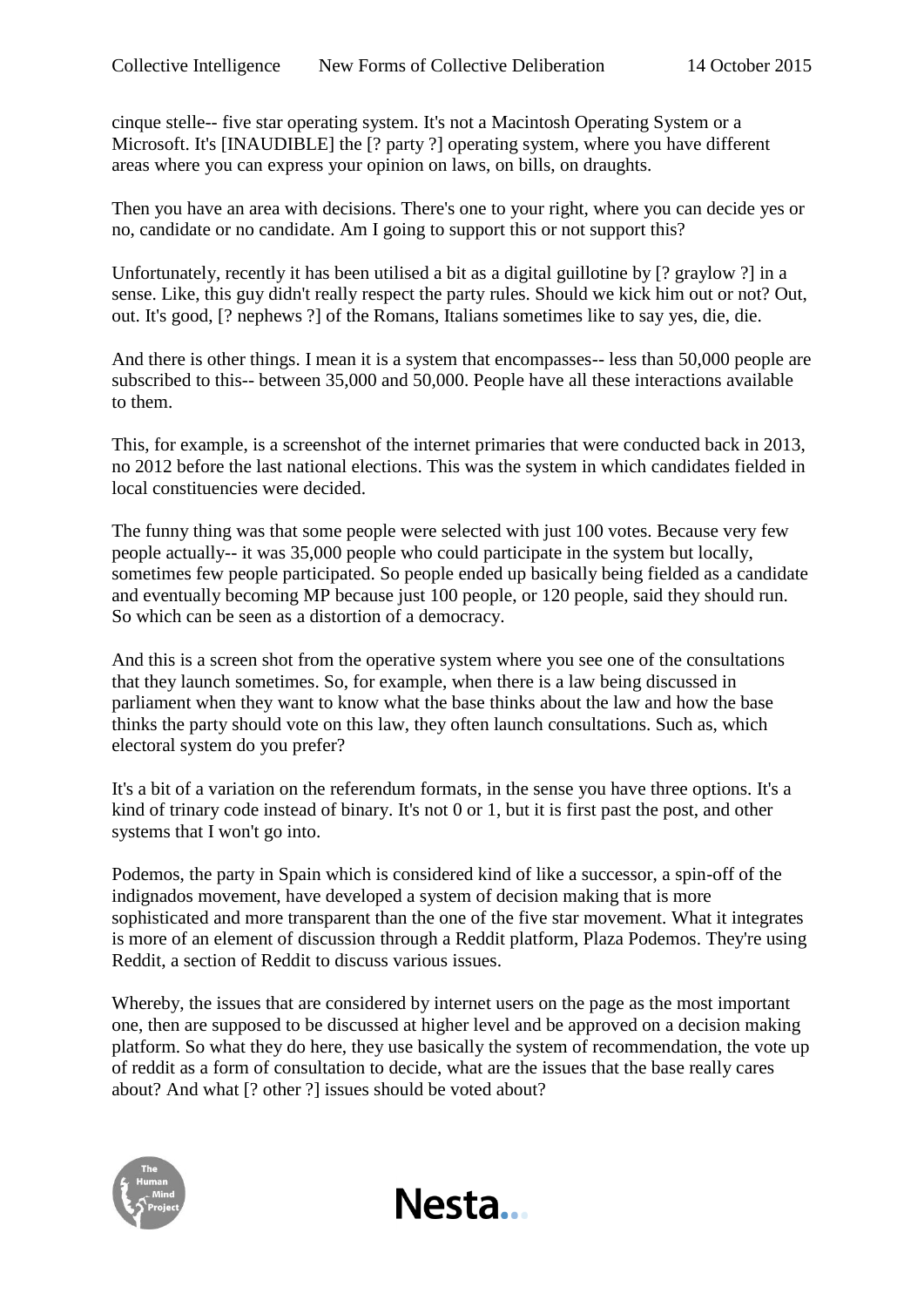And then they have their own platform, Participa, which allows people to vote on various issues. What you see there is a screen shot for electing internal figures, internal roles in the party, the secretary, and the kind of leading team in the party which was performed back in 2014.

Podermos has a much greater number of people who are actually participating on the website. I think at this time it was a bit less than 200,000. And now according to recent figures, it's almost 300,000. So it's 300,000 people who can vote on various issues, on candidates and policies, and so on and so forth. For much recently, has been criticised for even being more limited.

So I'll just go quickly to the second bucket of forms of digital collective deliberation. That is, social media as a space of deliberation. What I think is very interesting there is, besides the presence of dedicated online decision making platforms, we are also seeing how increasingly social media are becoming an informal space of decision making.

That is, a space where people come to perceive metrics such as likes, re-tweets, favourites, not just as an interaction but as actually as an expression of a certain opinion from the base. Whereby, for example, if we write a Facebook post on a political page, and it gets 1,500 likes, the message I'm receiving is obviously very different from a post that only get 15 likes. That is, it becomes a measure of consensus for a certain decision and for a certain message and the connected course of action.

So the principle we see there is basically, one like, one vote. Whereby metrics such as, number of likes, re-tweets, followers, favourites, plus ones come to act as an indication of the interest and approval for a certain content. So the interesting thing of social media in the space of deliberation is that they marry two things that are difficult to marry.

Referendum, for example, many people participating-- yes or no-- and the participatory element of participation. That is, the ability to qualitatively influence the content of discussion. It is not just say yes or no, but say yellow or black, or tomorrow, or in three months, or because of this reason, or because of this reason.

The affordancies of social media, the fact that people can use user-generated content as well as produce interactions allow to marry these two elements. So I'll just give you-- I'm cognizant of time-- so I'll just give you some brief examples of how that operates. One interesting case is the Kullena Khaled Said Facebook page which I studied quite a bit during my time in Egypt.

The Kullena Khaled Said Facebook page was the page through which the 25th of January revolution in Egypt was launched. Egyptian activists sometimes joke that it was the first programmed revolution. It was the first revolution you could RSVP to, that you could get on your Google Calendar. And actually, it is not a joke because it was the exact page that first launched the idea of the 25th of January protest.

And the interesting thing was, there were two attempts. The first attempt had planned in late December 2010 at a time in which the political climate was not very good for movements. Wael Ghonim, the admin of the page, wrote a post, what do you guys think about having a



Nesta...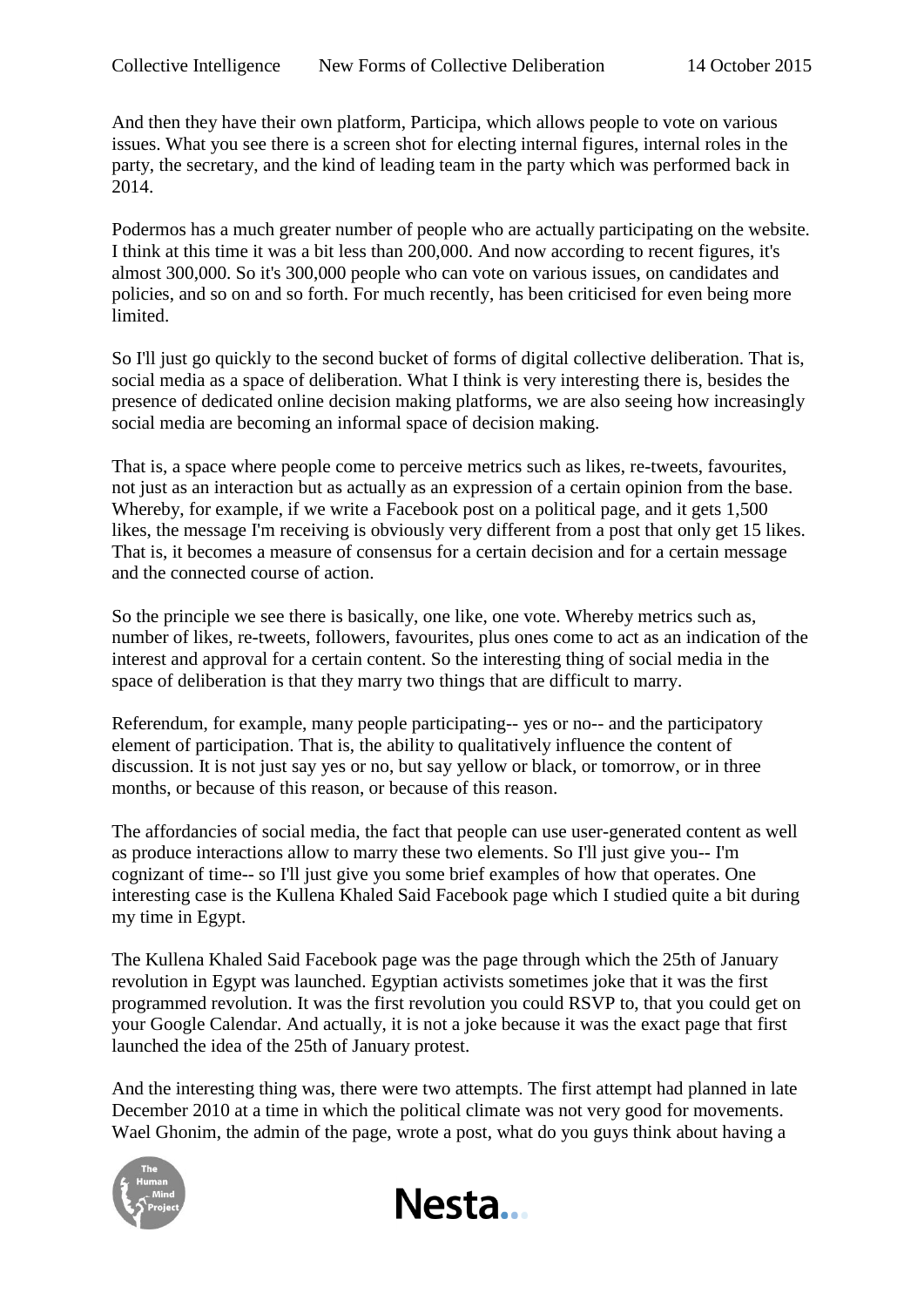protest on the 25th of January, the National Day of Police? Let's celebrate our police. The response was very lukewarm, which signalled that the base was not in favour of that. Therefore, it translated as a "no" decision.

There was a second attempt in mid-January 2011, coinciding with all the enthusiasm provoked by the victory of the revolution in Tunisia, which is sealed on the 14th of January 2011. And guess what? Same message, pretty much the same message gets an avalanche of likes. Now, I don't remember the exact number, 2,000, 2,500, 3,000-- I mean, a clear measure of strong consensus. What does that translate into? It translates into the fact that the admin of the page creates a Facebook event to launch the 25th of January day of protest.

So you can see there the way in which Facebook interactions-- you have a graph of comments and likes, spikes on the Kullena Khaled Said page-- how they translate into permanent consultation mechanism. A temperature check of the base's sentiments, of the base's moods, which allows the vanguards, the leadership, the admins, because there are admins, there are vanguards, there are leaders-- I won't go into that-- to basically gauge the sentiment of the base and see whether there is sufficient support for a line of action.

You want to launch a complaint, right? You want to see if you actually have the people to launch that complaint. These instruments provide an affordable tool to identify if that resource is present. I won't really go into this, because I don't have time.

But I will just conclude by saying sometimes social media are presented as horizontal space where everybody is equal. No flat world, which it doesn't matter if you are whatever, a dog, nobody will see that on the internet. Everybody can interact. But actually it's not like that. It is quite a central space. It is quite hierarchical space in many instances.

But it is a circular space. There is very strong affordancies allowing for a quick feedback loop between the vanguards and the crowds, between the people who are launching informal or formal consultations, and the people who are participating in them. Thanks, so much.

OK. Thank you, everybody and thank you to inviting me. This is a pleasure to be here and explain our analytical and life experience in Spain around 15 May. Today, I'm going to talk about-- thank you [? Stephana ?] to invite me-- today I'm going to talk about the 15 May movement and how this experience can help us to think the challenge of network democracy or the future democracy that probably we need to battle with.

I have divided my presentation in three parts. The first part is about to explain, just a little bit, the 15 May movements and which things can be interesting for the discussion that we're going to have today. The second part is about a concept that we have elaborated, call it, multitudinal identity and if this can work also to think the collective intelligence. And the third part is about which learnings we can take from the movement to apply in the network democracy.

The 15 May movement-- we believe that it's an interesting process of self organisation because in just one week we can see the spread of, for example, the camps that we have in the first picture. And we had around 200 camps in the main cities of the country with no central



Nesta...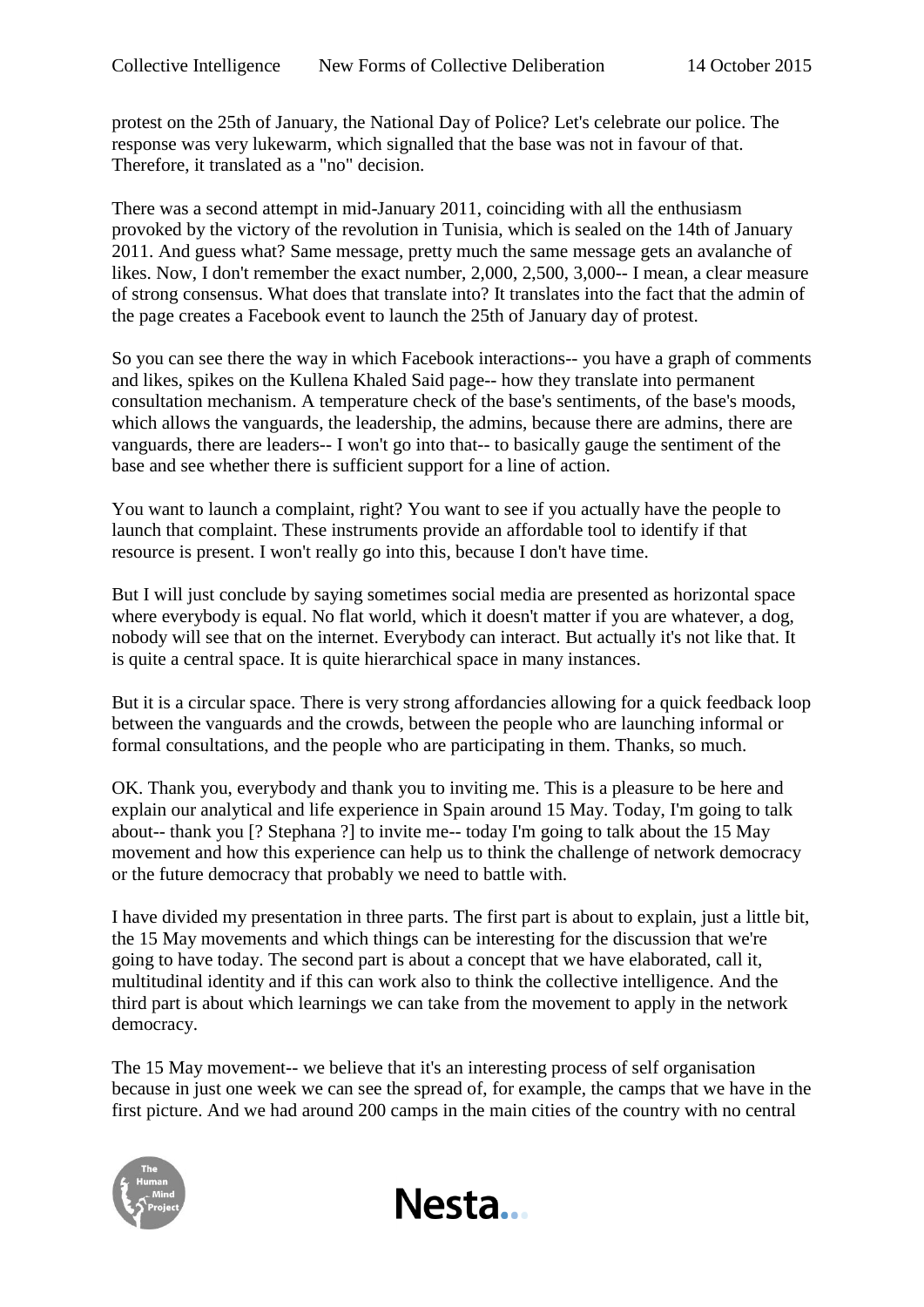point of organisation. Nobody says that you have to create your own camp, but everybody created their own camps.

But the interesting thing is the self organisation process is not just happening during 2011, it's happening until today. In the other picture you have, for example, the [? igroups ?], this platform who is working for the housing rights and who is preventing the evictions on the poor families who have been evicted.

And you have, for example, a lot of groups that have been multiplied around the country. Or you have also the circle groups. This is the main legal structure of Podemos groups in the cities. And this picture is from June 2014 and we have around 800 circles.

Taking data from Twitter and from different years, we have the camps in 2011 and the global mobilisation in 2011 on October coinciding with the explosion of Occupy Movement. And you can see that the connections between the 15 May movement and the Occupy Wall Street movement and there are a lot of connection there through the network.

For example, then we have the 2012 action to surround the Congress in Spain, where we had also a lot of activity and also coordination through the neighbours to the action. And finally, we have an interesting graph about-- we have two main communities and rule one is that the government, the Partido Popular government, and the green graph is the people pushing them to approve a law to stop the evictions. And this is interesting how the people is pushing to the governments, also through the networks.

And this is also interesting in the 15 May, the evolution of the movement. We have the camps in 2011 and every body knows. But after that we have like hundreds of new initiatives that was born with different specialisations, like political parties, or the people working about the debt problem, or housing, or water, or health care, or education, a lot of groups born after 2011.

And finally 15 May movement have been a movement with different impact. For example, it has changed the dynamics of social movement. For example, in 2011 we had 20,000 demonstrations in Spain and in 2012 we had double, 40,000 demonstrations. This is very interesting how the protests is in the civic society of the country.

We see also a lot of effects on political institutions. For example, how they try to introduce transparency measures in their laws or try to clean all the corruption scandals that they have during the last three years. And also we can remark the impacts or the effects in society. For example, the politics is in the street.

To give you an interesting example, that the most important TV show on Saturday night is about politics. And there are a lot of politicians talking about the corruption and the new measures that they are going to do. It is very interesting because seven years ago it was like impossible to think that the TV show on Saturday night was about politics.

The second question I'm going to talk about today is this notion about multitudinal identities. And it's based on a study that we had during the taking data from the three years on Facebook



Nesta...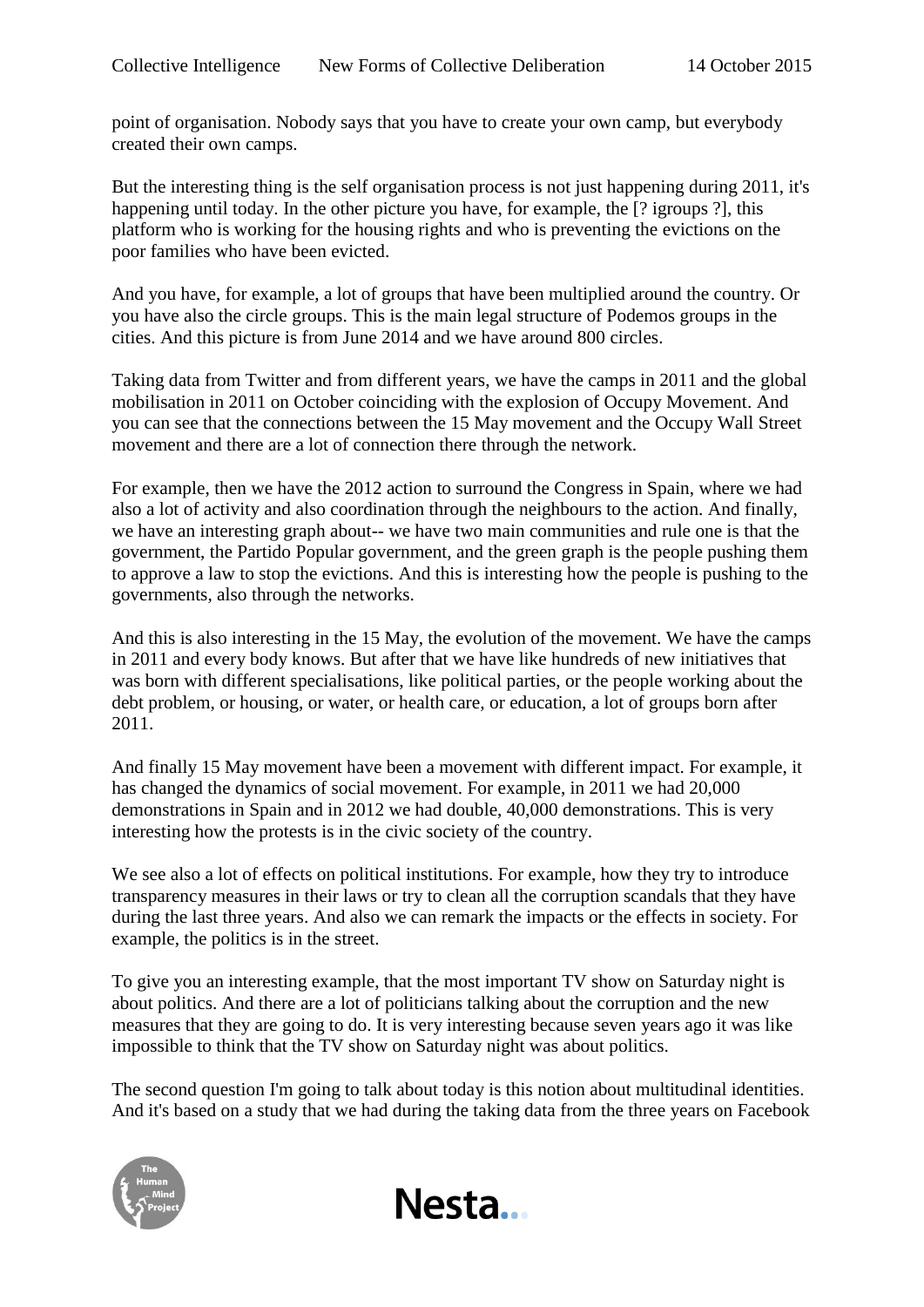in pages related to the movement. And we have tried to [? delimitate ?] what is the 15 May in networks.

We have this graph in your left. This is the green graph is the movement and you have the yellow graph connected to the green graph and this is Occupy Wall Street movement and we use it to see how the different needs from other political organisations will use the two main unions in Spain [NON-ENGLISH], the two red points, and we have seen that the difference between the 15 May movement and the unions, we can see clearly the difference between them.

And also to just to be sure that this is like this and there exists this kind of differentiation, we have taken the different communities and we have stressed them with analytical technique of network analysis. Call it [? cacord ?] [? discomposition. ?] And we have found that the 15 May communities is very strong and more resistant if you take out the most important edges. This is a little bit technical, but after that we can discuss. But it is very interesting to understand how the collective mind could work on the social protests.

The other question very interesting is the revolution of the movement. We have different moments on different periods of time. And we can see moments of synchronisation and moments of desynchronisation of the movement. And this is very interesting because in different movements and different moments, we have different main actors.

In July of 2011 we have, for example, the camps like the main [? cones ?] of the activity of the network. And then we have in 2012, for example, the initiative who want to launch the campaign tools around the Congress. This is very interesting because we can take two main concepts here.

One is this notion about temporary distributed leadership. This is very interesting because the 15 May is not one actor, it is a lot of actors and different leadership between this kind of cloud of actors. And then we have another kind of functional specialisation, in the sense that each actor can realise different functions. And the other thing is the question of participation and all the engagement in the 15 May. Almost all the engagement in 15 May is based on the action.

The people participate because exist an interaction existent in a specific action. It's not like an ideological [? inscription. ?] It's like I'm part of, because I can participate through Facebook, or through Twitter, or through the public assemblies in squares, or with my neighbour, neighbourhood assemblies, or wherever. And this is very interesting, because it's not like I'm a communist because I believe with the communist ideologies about the question of to be part of doing something specific.

The third part of my presentation is how this 15 May experience can contribute or can give us some tips about how to construct, how to build a network democracy. The first one is, it's obvious that democracy is in the centre of the explosion of the movement in 2011. For example, here you have a graph on Google searches in Spain and you have the word "crisis" and we can see that the explosion in 2008, but we have also the word "democracy" in 2011. It conceived on May 2011.

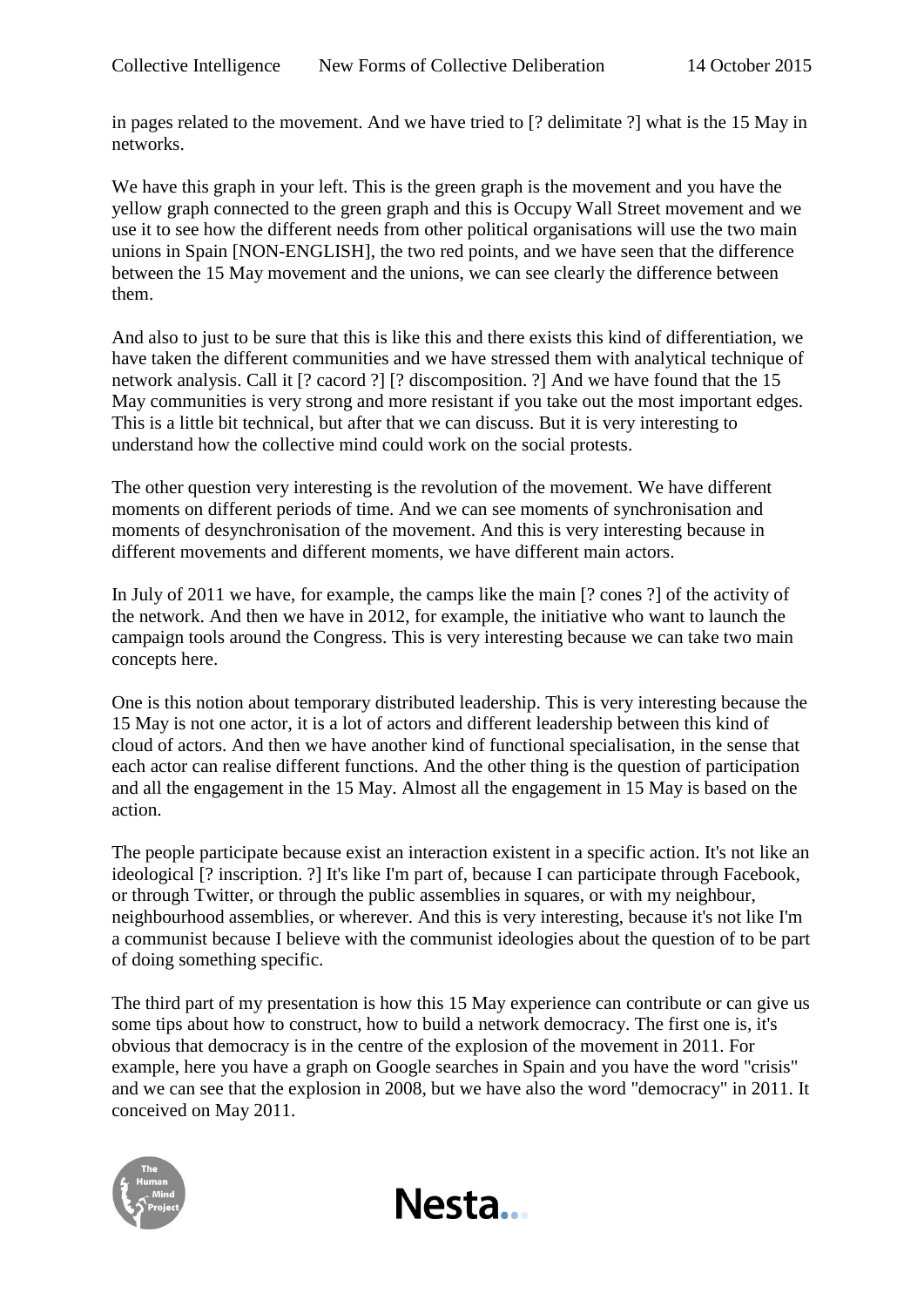And this is very interesting because democracy is in the centre of the movement. Why in 2011 everybody's talking about democracy? Because democracy is there, democracy is in the main cities in their mind and in the movement.

Also, about the tools, we tend to think that the movement had this kind of mistake just to think that we have to find the perfect tool for the democracy of the future. Like, if there exists a tool that can solve anything in the democracy and we believe after the experience in 15 May that the tool is just a result of a social process.

For example, in 15 May they don't have the best tools. They use the tools that they had, for example, Twitter and Facebook and forums and blogs and WordPress or whatever. The importance is how collective intelligence can re-appropriate these tools to hack it or to change the functions because they are designed and how they can redefine the uses.

Which learnings also we can take from the 15 May? One, I will say that the deliberation and decision making process cannot be separated from the grassroots and collective social dynamics of the movement. This graph is very interesting. It's from the last local elections in Barcelona. And here we can see all the Twitter relations related to the local elections.

And each colour is a party. We have all the different parties, but in the green colour is very interesting because it's the party who won the elections, Barcelona in Common, who is a kind of social platforms coming from the movement. And this is just the one cluster who has two clusters.

One is the front end, the public figures, the leader and the collective account of the party. But behind, you have another green community that is a lot of people supporting them with distributed behaviour and it's very interesting because we have two close communities working together in a difference from the other all parties.

Yes, this is the last slide. This is what the movement calls the praise and the institutional [? Sal ?], how the movement arrived to the institutions. And after the local elections we have some interesting experience in Madrid, Barcelona, Saragossa, the most important cities where the citizen platform related to the movement and they tried to create different platforms and participatory process about to bring the initial spirit of 15 May.

This is very interesting, for example, that how today Spain is a kind of laboratory for direct democracy and experimentation around these kind of issues that today we're going to discuss. But I just say something, the first important thing is how important is the process, not just the tool or the final front end of our website. We need to involve all the actors in civic society in the movement and the citizen with no inter-mediation to participate.

And another important thing is that the decision and the decision making-- finally it has to be bending because to give to the process credibility. And also we need to have in mind all the problems of politics that always are there, like leadership, or lobbyists pushing in the decisions, or, for example, the importance of the mass media in the deficient process of communication, the fruition of participatory process. But, yes, this is the challenge and we have a lot of knowledge accumulated through four years. And I think that better later with the questions, I can solve your more specific questions. Thank you.



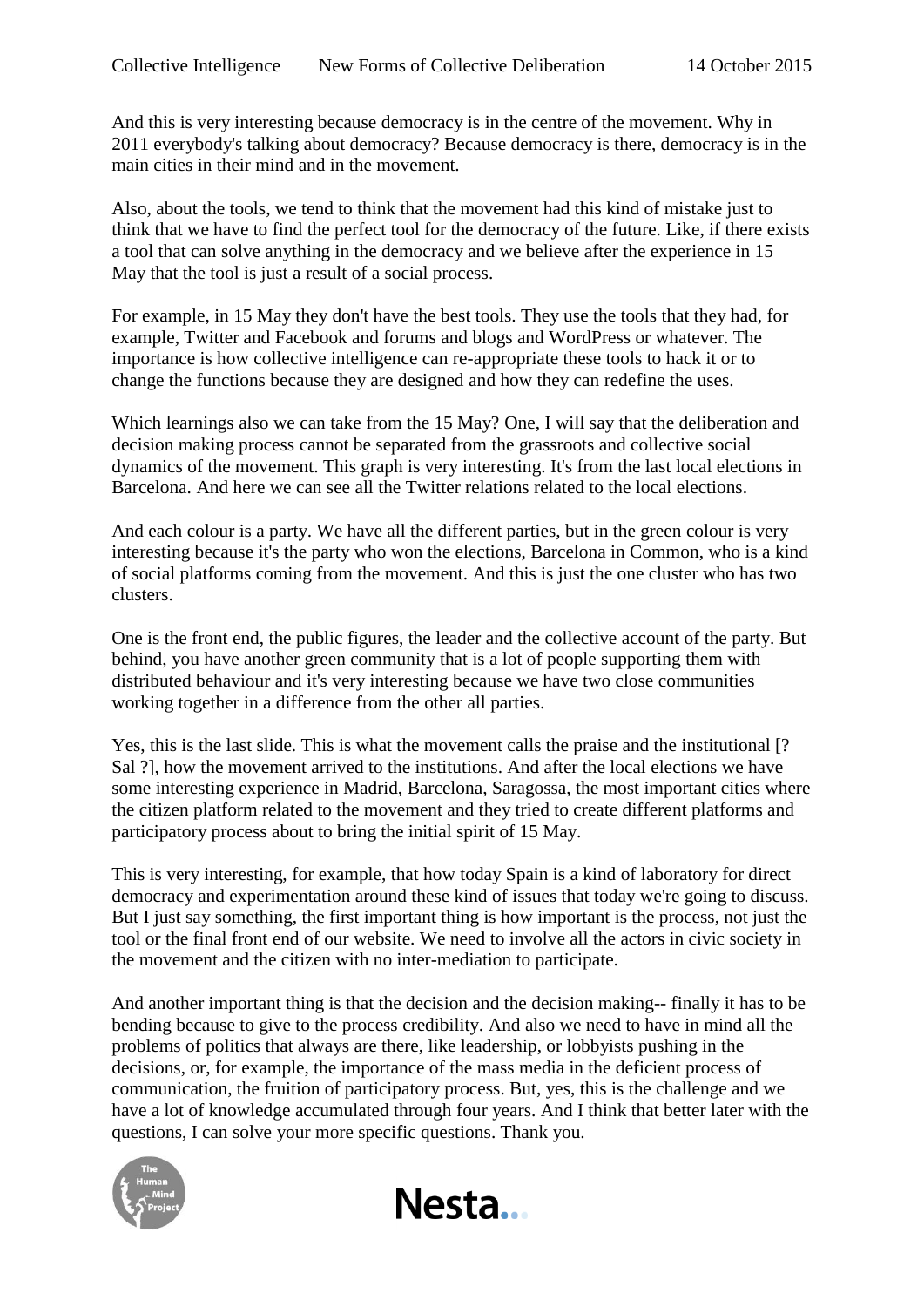The problem is there was so much hope in online democracy. And there's been a longstanding utopian discourse about online democracy, which has been there at least since the '90s. This idea that, you know, we'll get rid of our [? MPs, ?] and we'll all be there with our mouths voting on any deal. Which was very problematic in a way.

Actually, what we see now is the most diffused and actually the most working model, the most influential model of online democracy. We are seeing is more of the plebiscitory form. That is basically an online referendum. An online referendum which allows for the participation of hundreds of thousands of people, possibly even more, possibly even millions, but which has some serious problems.

That is, it allows for the participation of many people, but then there are question as to who decides the questions. Who decides, what is the topic people are going to vote about? We saw also that in the Greek referendum, for example, there were many discussions about, man, does that question even make sense? How can you vote on a programme that is not really the programme that the Troika is going to propose anyway?

And these kind of questions about the heartbeat or the character of a referendum are always there. Who decides? Who picks the decision? And that act of deciding what the question is, is an act of leadership. It is not something that comes from bottom up process. There is someone there, a leader, [INAUDIBLE], or anybody else was basically asking for a mandate.

That is what mostly this type of decision making process is. Is it leader, or force, neither collective or individual, asking a base for a mandate. So that, I think, can have a lot power in certain situations where you need to have punctual decisions of the yes or no character or limited options.

But it is not what people had in mind when they had this more utopian idea of online democracy as a process where many people can participate, get involved. So, I think, to me, the kind of the big issue is how can we combine in a workable mix, in a workable blend, a kind of participatory desire with this need for mass participation which tends to go towards more plebiscitory forms.

I would like to offer an additional consideration which is this question of who builds the platform. Because any decision that you platform, within it has its internal logics and its internal affordance around decision making and that kind of unfortunately affects the outcome.

Totally. There are questions as to the ownership of the platforms. For example, the five star movement has been criticised because it runs all working operations in-house. While Podemos utilises an external company dealing with verification of all voting which allows for more transparency. Because you have, basically, somebody outside of your organisation that is actually seeing what you're doing.

And then there are questions about the various parameters involving decision making, which are actually very-- are not technical decisions they are extremely political decisions. Where do you set the bar? Where do you set the threshold for a certain discussion to go into the general discussion, for example, on Reddit. What is the threshold?



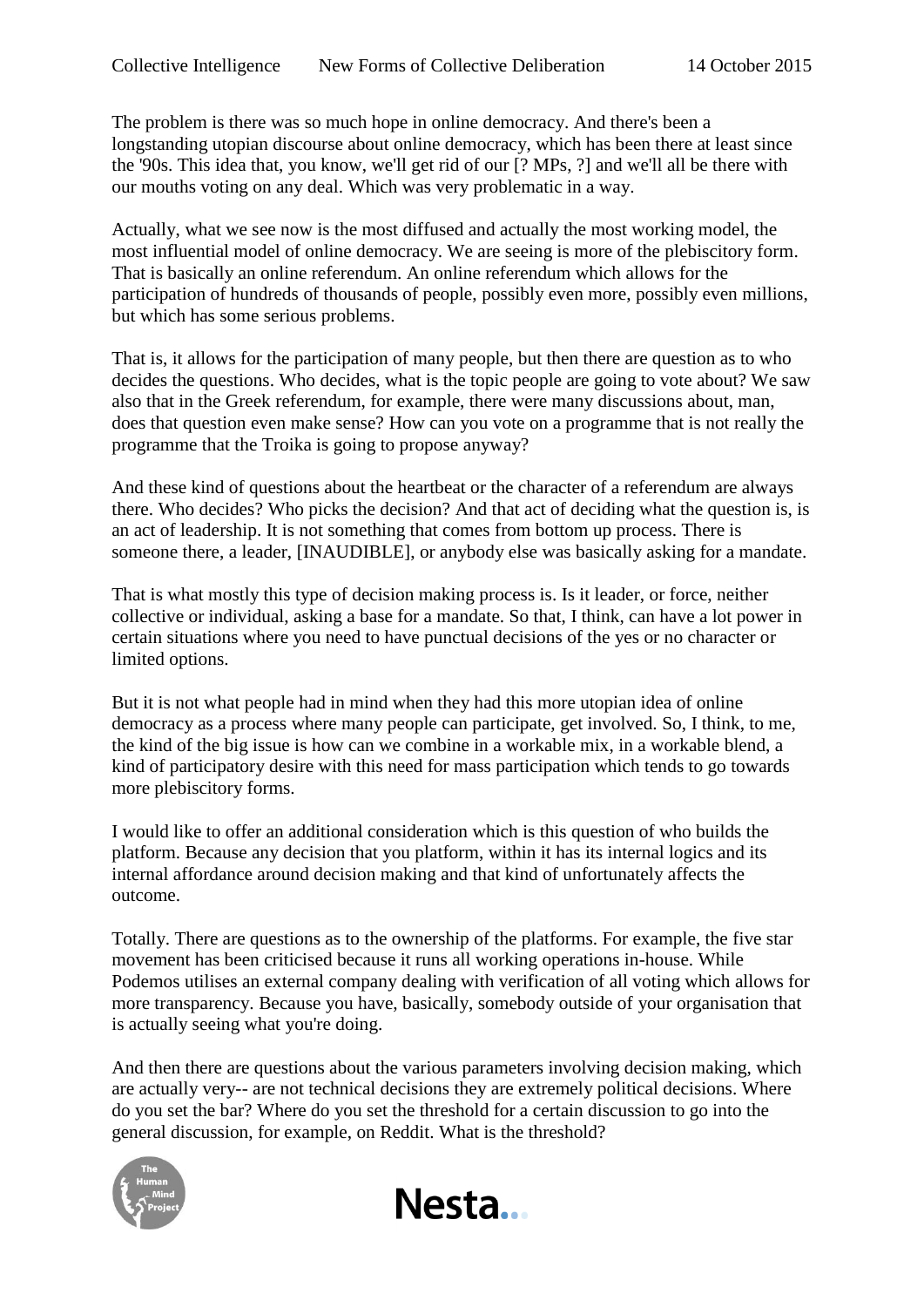If you have a very low threshold, it means you will have lots of entropy, a lot of information overload. If you set a very high threshold, that is, for example, a discussion needs the support of 10% of all subscribers to be discussed and voted upon, then you're risking to limit participation.

So to me it is really a matter of where you pitch all these parameters. But again is not a technical decision. It is not a decision that has merely to do with questions of efficiency. It's a question of a political decision because it involves a certain vision of what democracy is.

So if you see a difference, for example, with a social movement that specifically focuses on one issue versus movements that have to create a whole broad scope.

Definitely. I mean, the [INAUDIBLE] movement, because of the largely unexpected culture of the movement, largely spontaneous-- though it was organised-- but spontaneous, nobody could plan it, the movement could not develop platforms of decision making of its own. So the problem was the platform of decision making were the assemblies.

And assemblies are beautiful. They're a fantastic human experience. They can work in certain circumstances but they're very inefficient in the long term. I mean everybody but the most [? farazike ?] believers in [? that ?] democracy would have to admit to that. So I think what is interesting in these online platforms is that they allow to translate some of those principles onto a larger scale, while keeping with some of the participatory experience of direct democracy in the squares.

According to recent commentators, Podemos has disappointed idealists of collective decision making because they ended up being much more centralised than maybe it looks like from the outset and I'm sure you have your own opinions on that. Could you maybe sketch out for us what's an ideal national but collectivist party system might look like?

We're at two hours here, three minutes maybe, if you can manage it.

Yeah. There's nothing immediately. It is very difficult to say this because the real politics is the politics of the travels and the negotiations. And I'm sure that the Podemos is doing some things wrong, but they're having interesting tension inside. For example, the people pushing inside the party to open the participatory process and, for example, if you get a determined number of signatures you can approve a kind of law that later can be approved for all the militants in the party.

Ideally, I don't know that ideally is like walking, asking, and solving the problems that you find in the way. There's no ideal. But I think that Podemos-- the interesting thing is the combination between the citizen intelligence, the ability of the movements to push this process, and the ability of the institutional power and in the moment that activists are in the institutional power how they can open this process to the citizens and we are moving in these tensions in the debate.

I was wondering whether you had some data on who actually participate in those things? Because I would suspect there would be some inequality regarding access to [? YouTube, ?] so younger people socially connected. Well, so I was wondering whether there were things to



Nesta...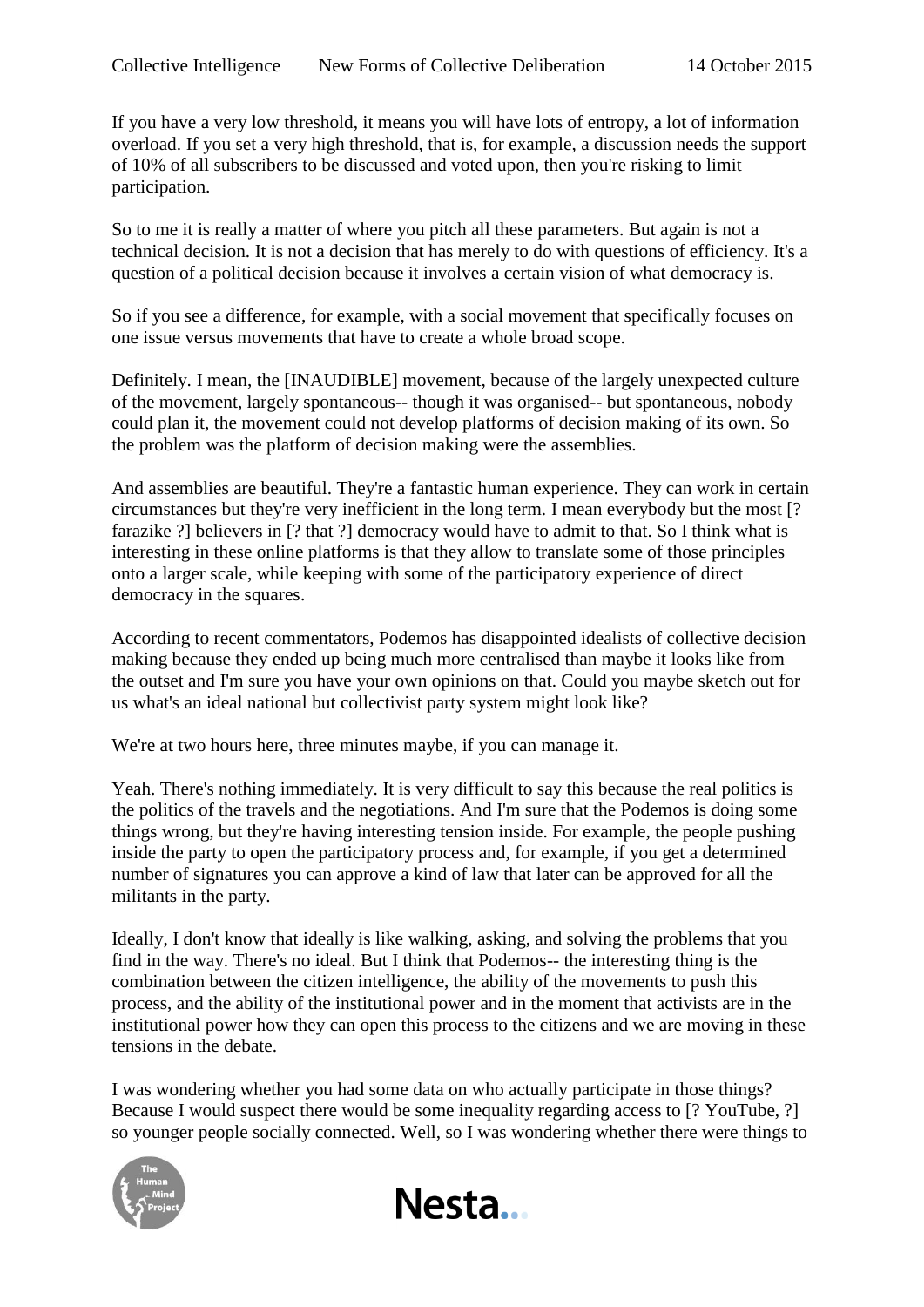be done to make access more popular and whether there were some data, but how popular were those participation forums?

Yes. I forgot to say but, probably, this is the most important thing. And just the people who is connected is just a little part but is an important part. Because they have the ability to promote campaigns and to be like a new mass media in the sense of the ability to push politics, and to promote the initiative like the camps.

But this is why I say that the importance is the process and not the tool. The tool is just the result and we need to dedicate a big effort to digital [? authorisation ?] and the digital promotion and to put centres to help people to participate in every neighbourhood. The analogical actions and digital actions, they have to work together.

And yes, this is the secret to promote. And you have to use the mass media to promote the participatory process and you have to use every, I don't know, every promotional space to- the democracies are kind of new culture, that we have to put inside the society in everywhere. Because we have to learn to participate and we have to learn to be active.

And we have to learn how to be involved in the public decisions and not just one time every four years. But if I want, I could have participate a lot of times a year in different political process. And this is not just about this participate in some deliberative process, participatory budgets process, whatever. There are a lot of mechanisms and a lot of countries and cities in the world start to use it.

[INAUDIBLE], a broader spectrum of cases to discuss.

I mean, I don't have any specific data on the demographics, more anecdotal data looking at interviewing people. Obviously, the kind of selection of people who participates in these processes tends to be quite biassed, in terms of class, in terms of education. I mean gender often is quite balanced.

But I would say it's-- there's been a very long debate about the digital divide. How should we do for people who are left outside? And is very important to actually continue pushing in that sense. But the great difference in the debates now vis-a-vis say, 2000, and the early noughties or before. It's actually, now, the internet has become the mass media. It is not anymore a limited medium.

So, in a way, any form of participation you would always be biassed, any participatory process, any form of internal democracy, especially, because most of the things we're talking about here-- besides the things I was talking about-- which are kind of city democracy experiments, partisan movement is internal democracy. And actually reactivating internal democracy, I think, is a fundamental step to reactivate democracy at large.

Because what is the problem we have been facing in the last years? It is called democratic deficit. That is, you have, for example, the Tory party or the Labour Party, but the only interactions you have with them is only during elections. Instead, it is important to [? research ?] forms of interaction on an almost daily basis, so that the members of the Labour Party can discuss policies.